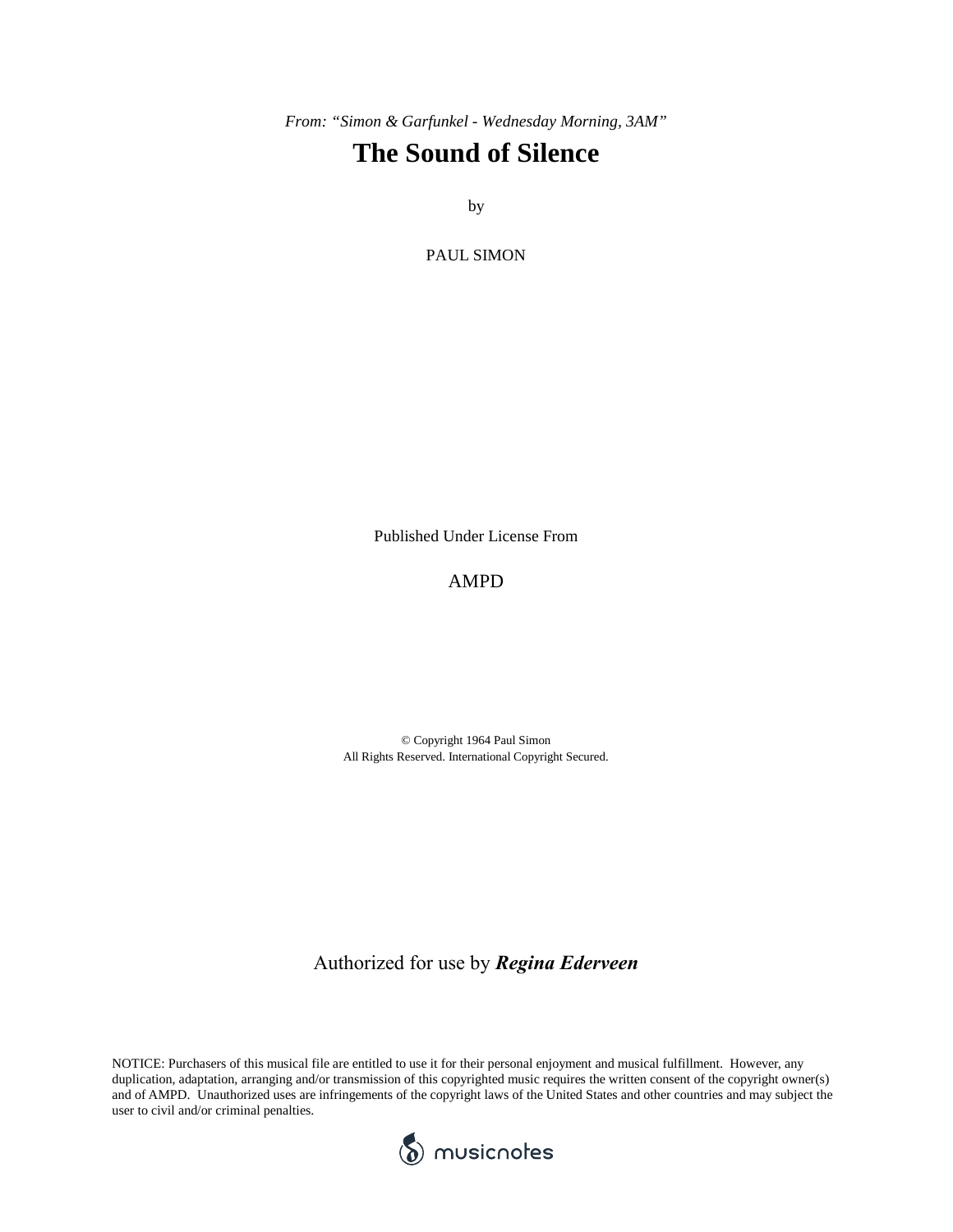## **The Sound Of Silence**

Words and Music by Paul Simon



© Copyright 1964 Paul Simon All Rights Reserved. International Copyright Secured.

All Rights Reserved. International Copyright Secured.<br>Authorized for use by: Regina Ederveen.<br>Authorized for use by: Regina Ederveen. Authorized for use by: *Regina Ederveen*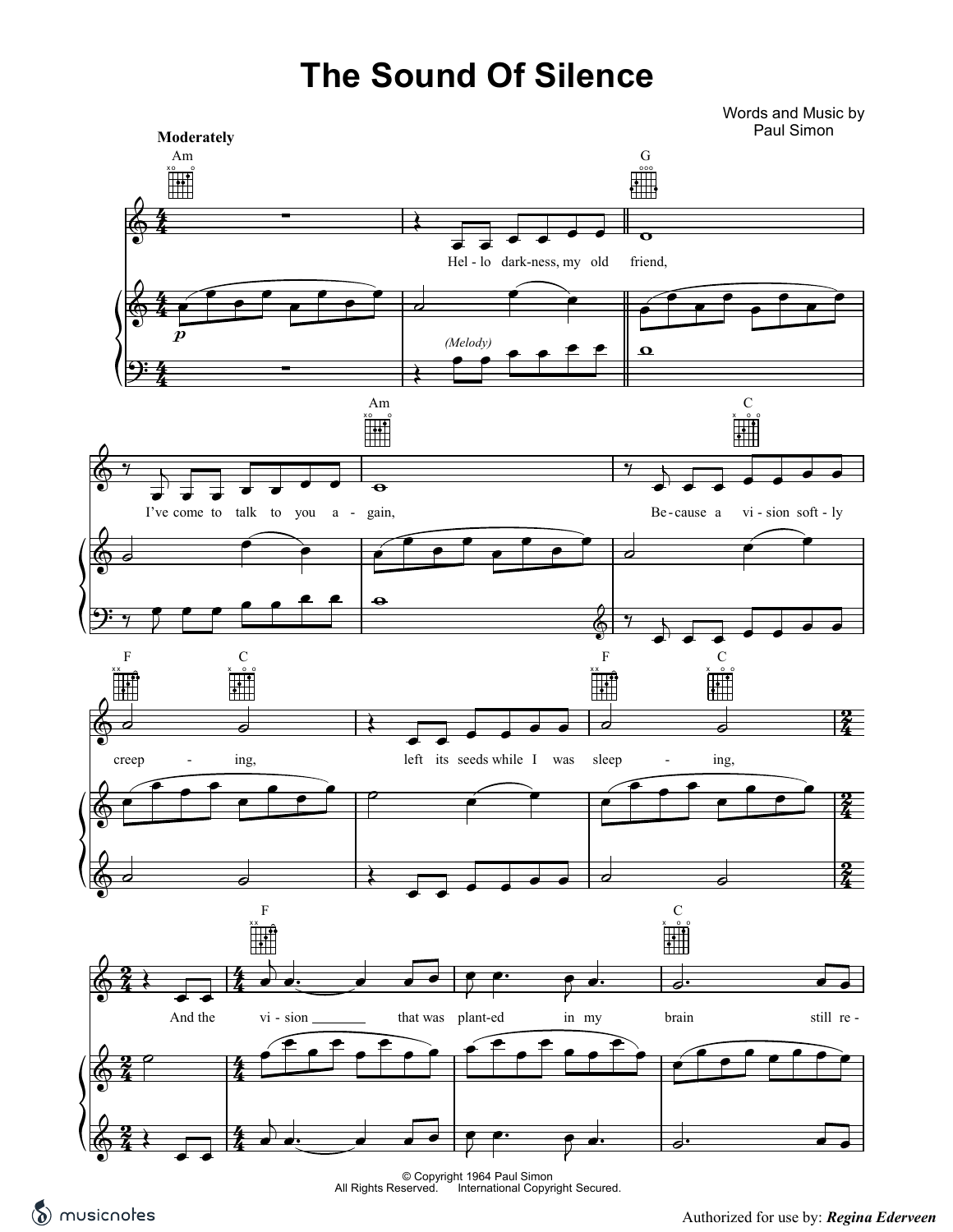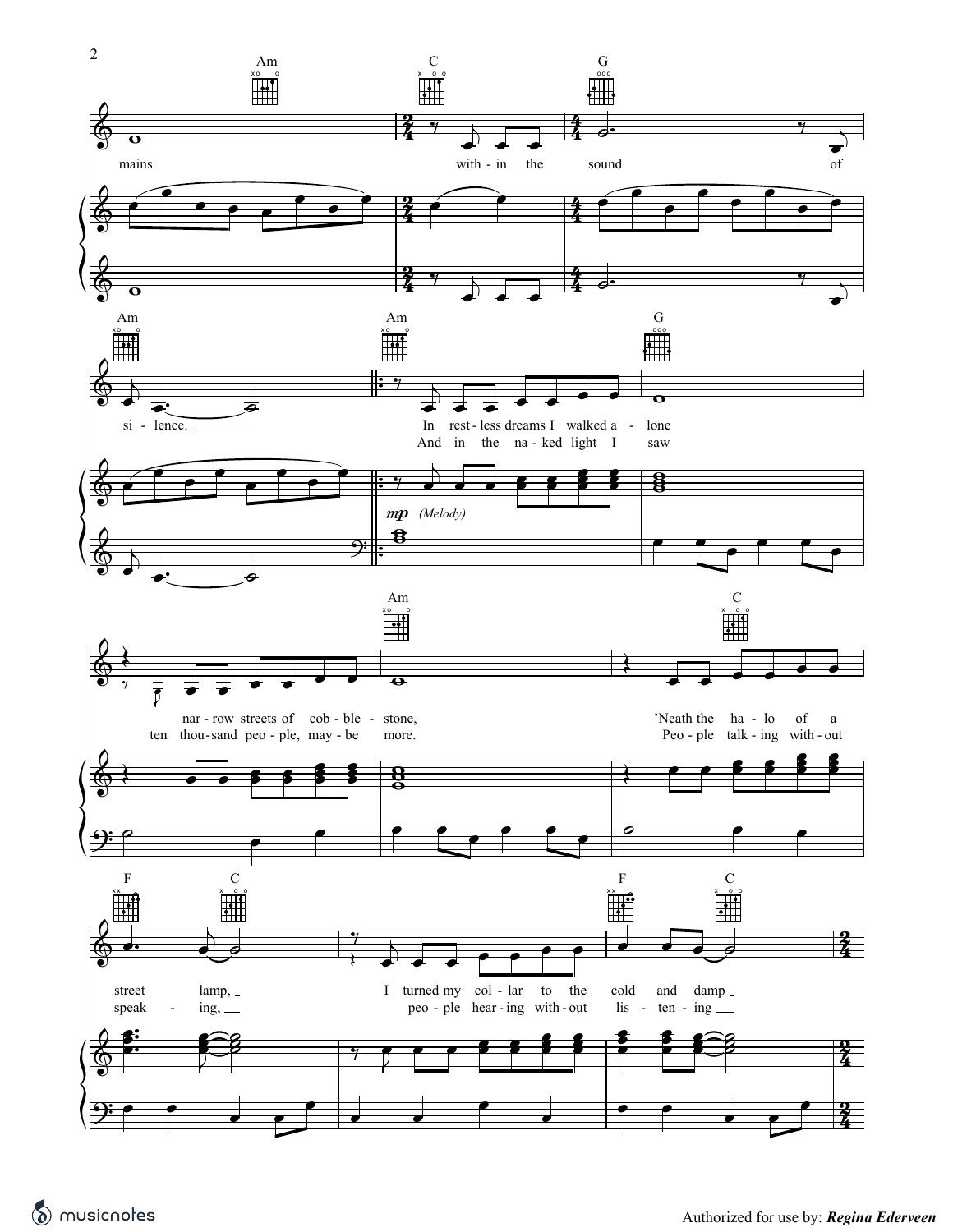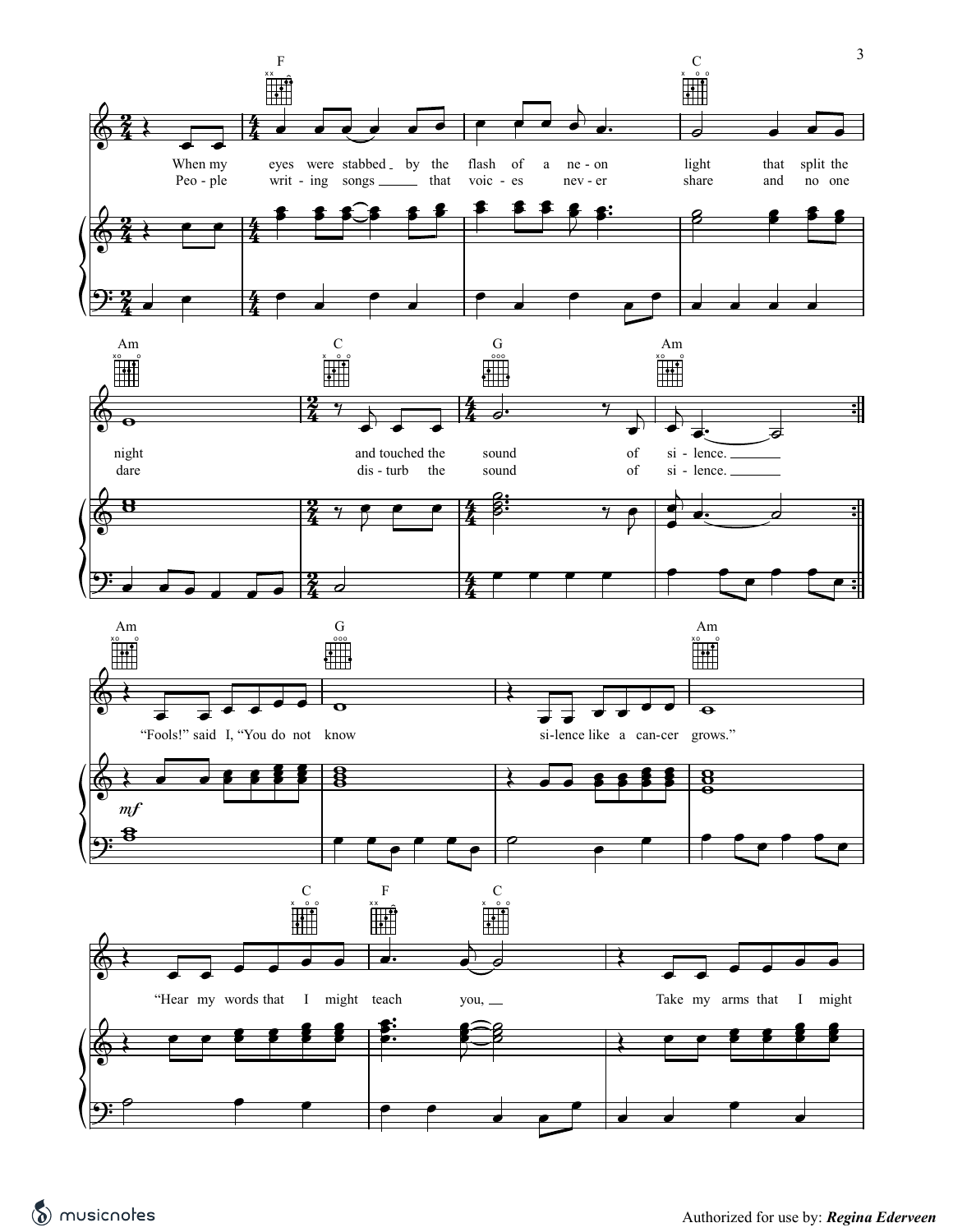